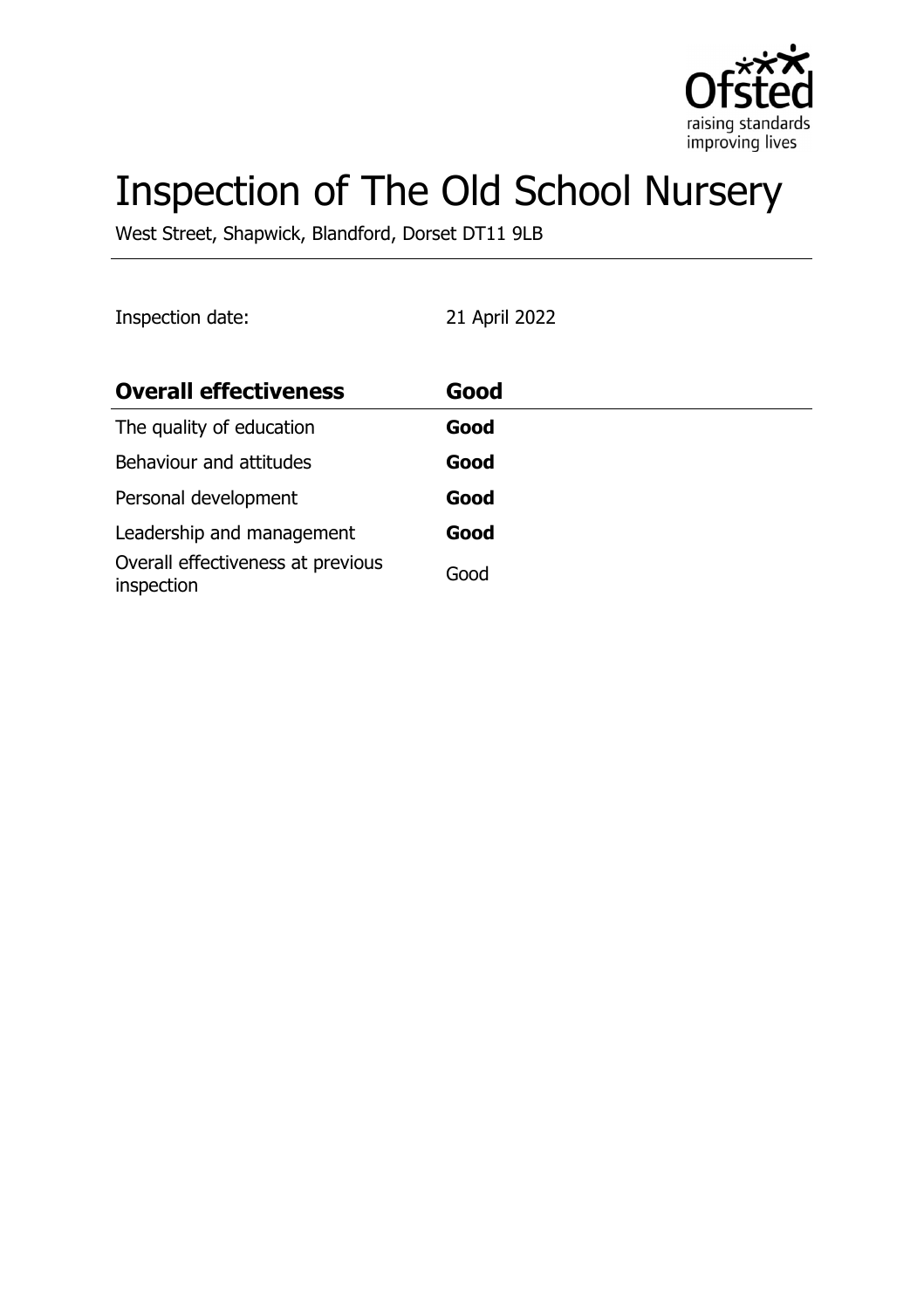

# **What is it like to attend this early years setting?**

#### **The provision is good**

Children are very happy and settled. They respond easily to the calm, nurturing and reassuring approach that staff provide, and form trusting relationships. Staff have high expectations for children's learning and provide a varied curriculum following their interests. Children develop positive attitudes to learning and make good progress. Older children show pride in their achievements as they begin to draw recognisable shapes and letters. Babies learn through their senses, expressing great enjoyment as they enthusiastically splash their hands and feet in the water tray. Toddlers begin to use their imaginations and creativity, for example to help staff build a model piano or fire engine. Children become absorbed in activities. They try hard to tighten the strings on a quitar and say they are using their 'concentrating faces'. Children develop positive friendships and show kindness to others. Older children build a seat of wooden blocks and carefully fit one more block on top, so all their friends can sit together. Younger children patiently wait to take turns when using the swinging hammock.

#### **What does the early years setting do well and what does it need to do better?**

- Management and staff work very effectively together as a team. Management gives a proactive approach to using the individual skills of staff, for example with music to enhance children's learning. Children like to make up songs with staff and develop a good sense of rhythm and control of their movements. They follow the actions to a favourite song and show great excitement and anticipation as they roll their arms 'ever so slowly' and then 'ever so fast'.
- $\blacksquare$  Children become confident communicators from a young age. Staff give clear emphasis to listening to 'children's voices', including those with special educational needs and/or disabilities. Older children begin to use new vocabulary, such as 'outrageous', and talk about a dragon that was 'captured'. Staff encourage children's eye contact and listening skills and understand how babies express themselves through babbling and body movements.
- $\blacksquare$  Staff clearly value and welcome children as individuals. Children benefit from the respectful care practices staff use. Staff give clear consideration to their interactions with children to understand how they learn best and help them feel safe in their care. Staff create a calm, unhurried pace to the day and babies happily snuggle up to them for a cuddle and settle easily.
- Children enjoy singing number songs, such as 'Five little men in a flying saucer', and become confident in counting. Staff promote children's early mathematical awareness effectively overall. However, they do not always build on children's growing interest of number and quantity to help them relate this to the written numeral as consistently as possible.
- Staff promote children's understanding of the world very effectively. For example, children use a microscope to look at a bumble bee more closely. They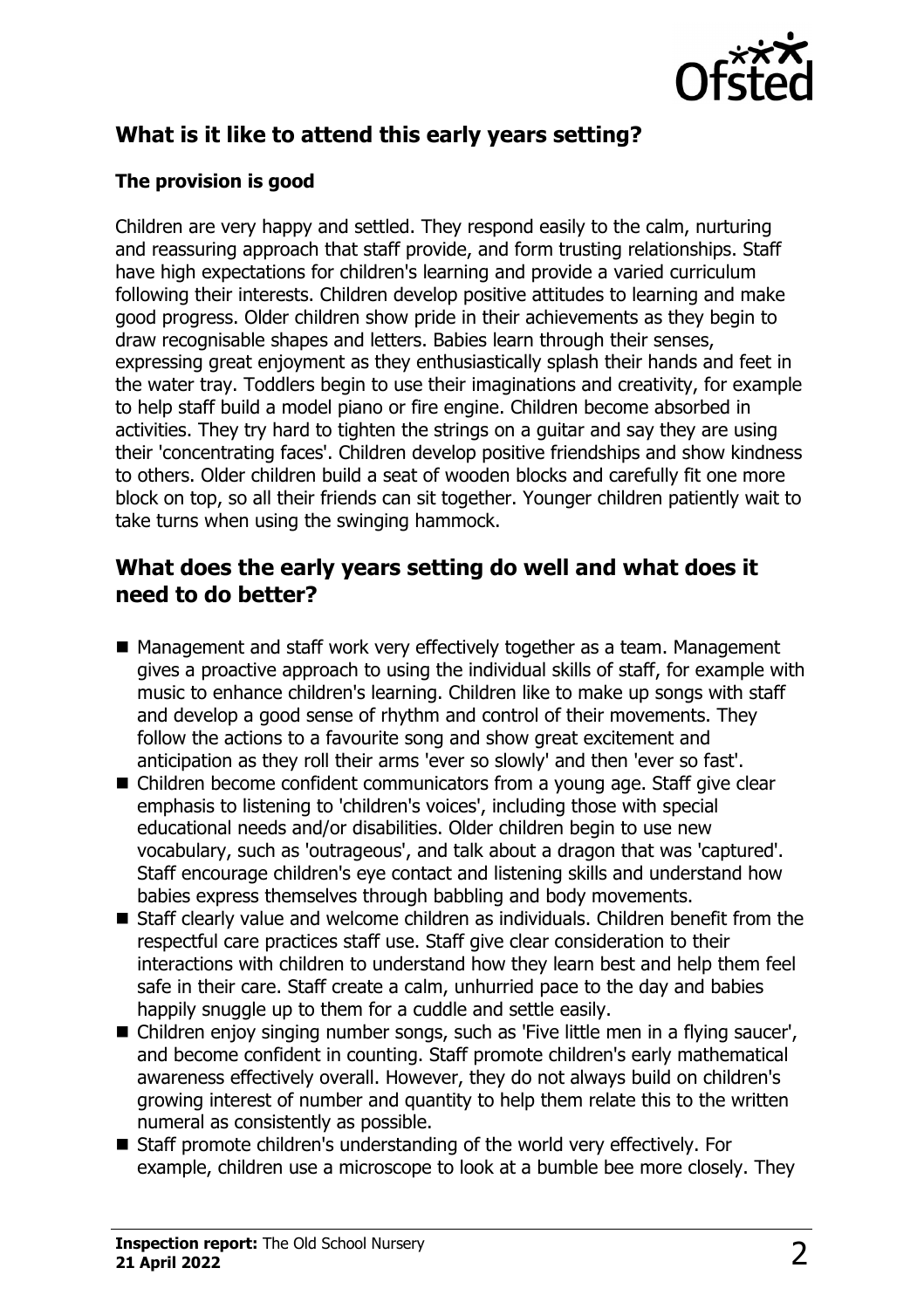

decide they cannot see 'the bee's sting', but say, 'The bee is soft and fluffy'. Children learn how to protect their environment and how litter can affect the animals living there. They see how snails hibernate on the 'the old lady lime' tree in the nursery meadow. Children help to care for 'Turbo', the nursery's giant land snail, and see how he explores and eats different foods.

- $\blacksquare$  Parents comment very highly about staff and the nursery. They say, 'It's a fantastic setting', and staff provide excellent care and support. Staff give a very strong emphasis to supporting the whole family. They establish ongoing communication, which promotes positive partnerships. Parents say they feel very involved with their children's learning.
- $\blacksquare$  Children enjoy their play and learn well through exploration and investigation. However, at times, staff do not promote all children's participation and social skills consistently well, for example during outdoor play and snack times.
- $\blacksquare$  Staff promote children's natural physical progression very well. They give children time to explore and strengthen their movements. Babies gain confidence crawling and develop good core strength to sit independently. They smile happily as they pull themselves up to standing. Younger children learn how to sit safely in a hammock and gently swing themselves 'to and fro'. Older children are keen to 'have a go' at climbing up and down a rope ladder.
- Staff support children's behaviour effectively. Babies are very content, and toddlers play happily alongside their friends. Older children play cooperatively. They help their friends to make a special potion in the mud kitchen area, and suggest adding some herbs. Children recognise expectations, for example during a focused activity when they politely tell visitors, 'We need to be quiet now'.

## **Safeguarding**

The arrangements for safeguarding are effective.

Management promotes staff's understanding of safeguarding effectively. Management and staff give a proactive approach to engaging with families and safeguarding agencies, and implement preventative strategies to protect children's welfare. Management follows a clear recruitment and ongoing support process to help assess staff suitability. Management and staff maintained regular contact with parents and children during the COVID-19 pandemic. They provided ideas for activities to support children's ongoing learning at home.

#### **What does the setting need to do to improve?**

#### **To further improve the quality of the early years provision, the provider should:**

- $\blacksquare$  consider further ways to support children's understanding of linking the written numeral to quantity.
- make more use of everyday routines to strengthen support for all children's participation and promote all aspects of personal development consistently well.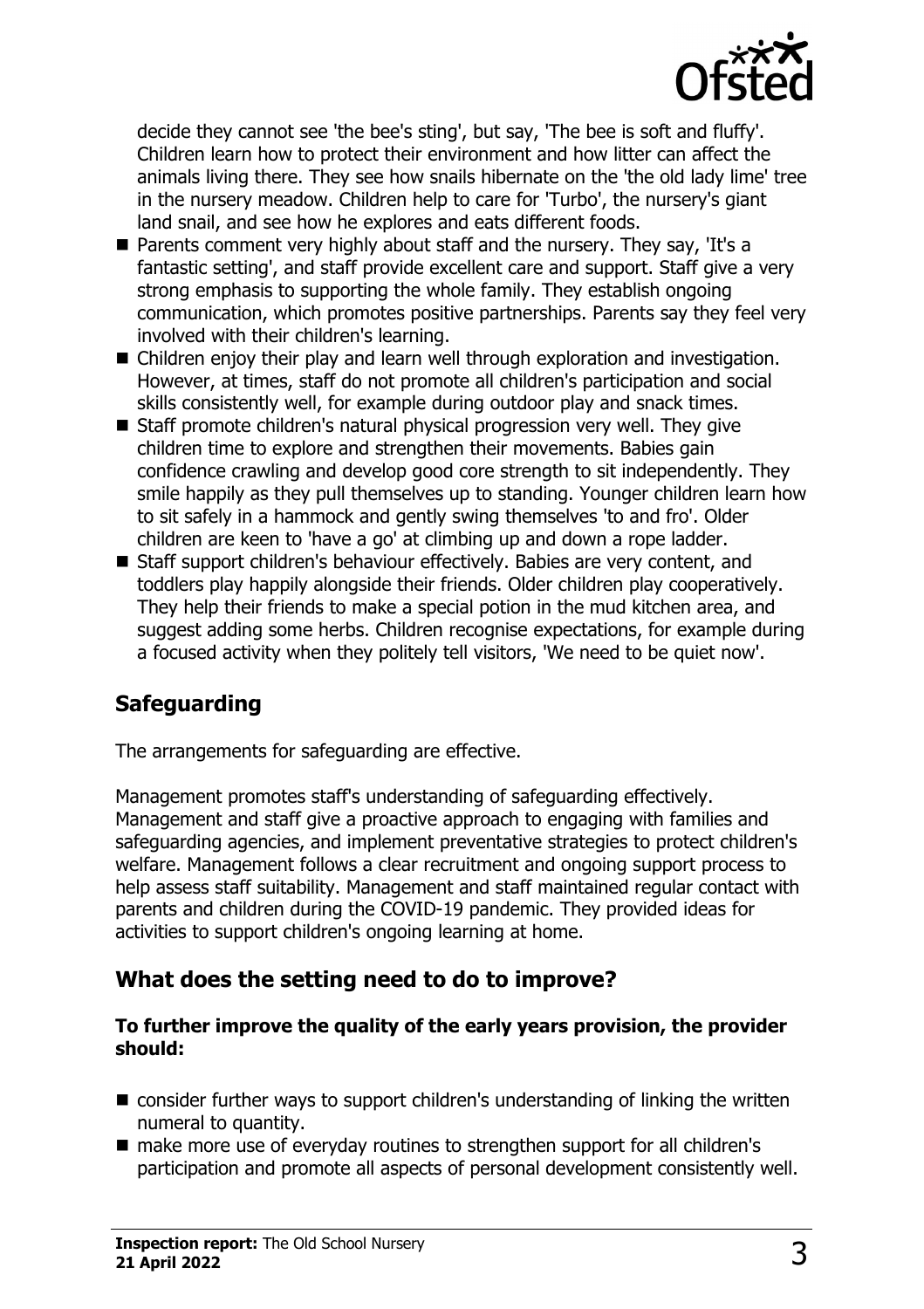

| <b>Setting details</b>                              |                                                        |
|-----------------------------------------------------|--------------------------------------------------------|
| Unique reference number                             | EY445921                                               |
| <b>Local authority</b>                              | Dorset                                                 |
| <b>Inspection number</b>                            | 10218135                                               |
| <b>Type of provision</b>                            | Childcare on non-domestic premises                     |
| <b>Registers</b>                                    | Early Years Register, Compulsory Childcare<br>Register |
| Day care type                                       | Full day care                                          |
| Age range of children at time of<br>inspection      | $0$ to $4$                                             |
| <b>Total number of places</b>                       | 59                                                     |
| Number of children on roll                          | 94                                                     |
| Name of registered person                           | The Old School Nursery (Shapwick) Ltd                  |
| <b>Registered person unique</b><br>reference number | RP531572                                               |
| <b>Telephone number</b>                             | 01258857922                                            |
| Date of previous inspection                         | 4 August 2016                                          |

#### **Information about this early years setting**

The Old School Nursery opened in 2002 and re-registered in 2012. It is privately owned and operates in the village of Shapwick, Dorset. The nursery is open Monday to Friday from 7.45am until 6pm all year round. It is in receipt of funding for the provision of free early education for children aged two, three and four years. The nursery employs 24 staff who work directly with the children. The manager holds early years professional status, the deputy holds early years teacher status and the majority of staff hold early years qualifications at level 3 or above.

## **Information about this inspection**

**Inspector** Mary Daniel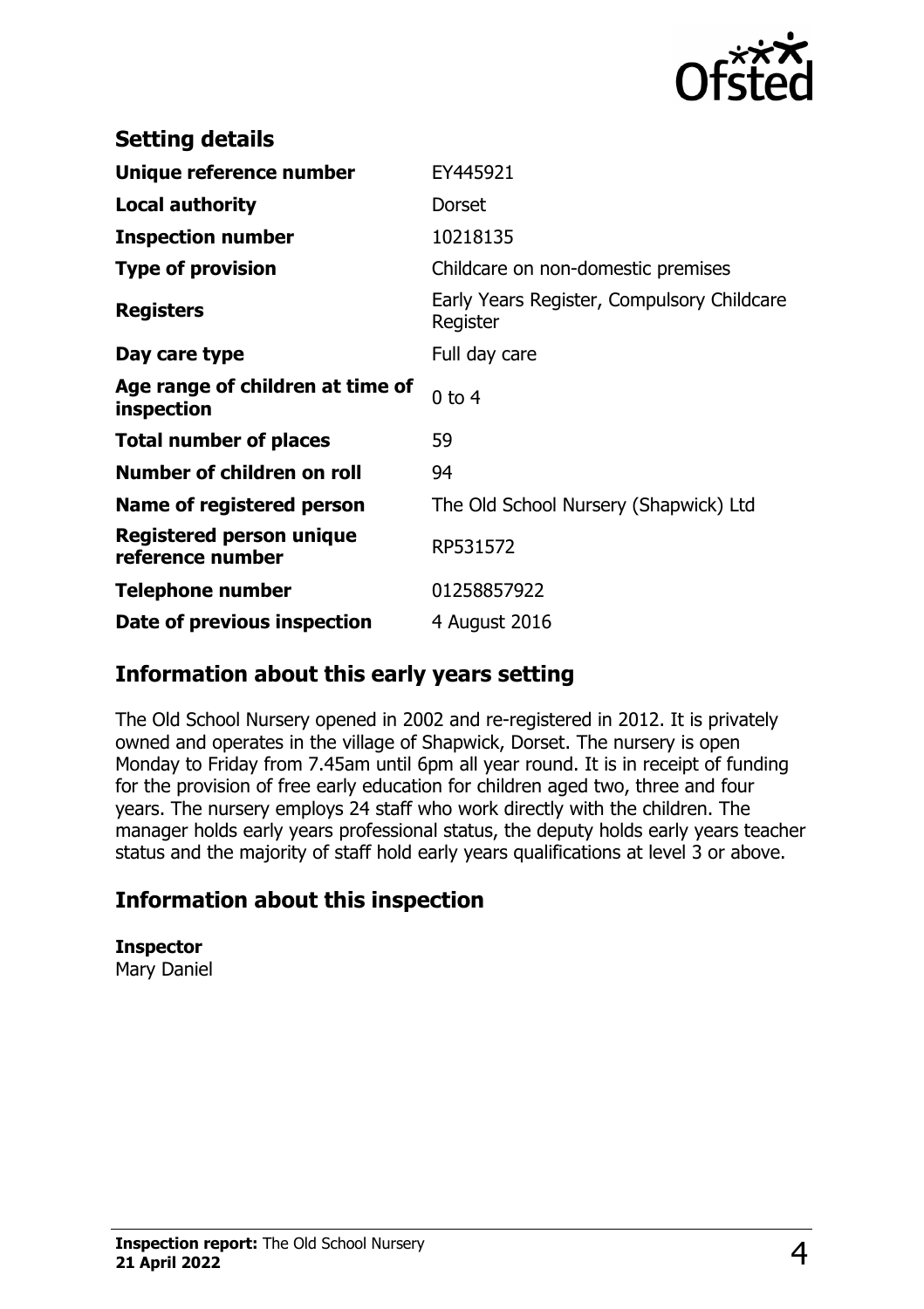

#### **Inspection activities**

- $\blacksquare$  This was the first routine inspection the provider received since the COVID-19 pandemic began. The inspector discussed the impact of the pandemic with the provider and has taken that into account in their evaluation of the provider.
- $\blacksquare$  The manager took the inspector on a tour of the setting and explained how the curriculum is delivered.
- $\blacksquare$  The inspector and the manager completed two joint observations and discussed the quality of teaching.
- The inspector observed children's interactions in play indoors and outdoors, and discussed their learning and development with staff.
- $\blacksquare$  The inspector took into account the written and spoken views of parents.

We carried out this inspection under sections 49 and 50 of the Childcare Act 2006 on the quality and standards of provision that is registered on the Early Years Register. The registered person must ensure that this provision complies with the statutory framework for children's learning, development and care, known as the early years foundation stage.

If you are not happy with the inspection or the report, you can [complain to Ofsted](http://www.gov.uk/complain-ofsted-report).